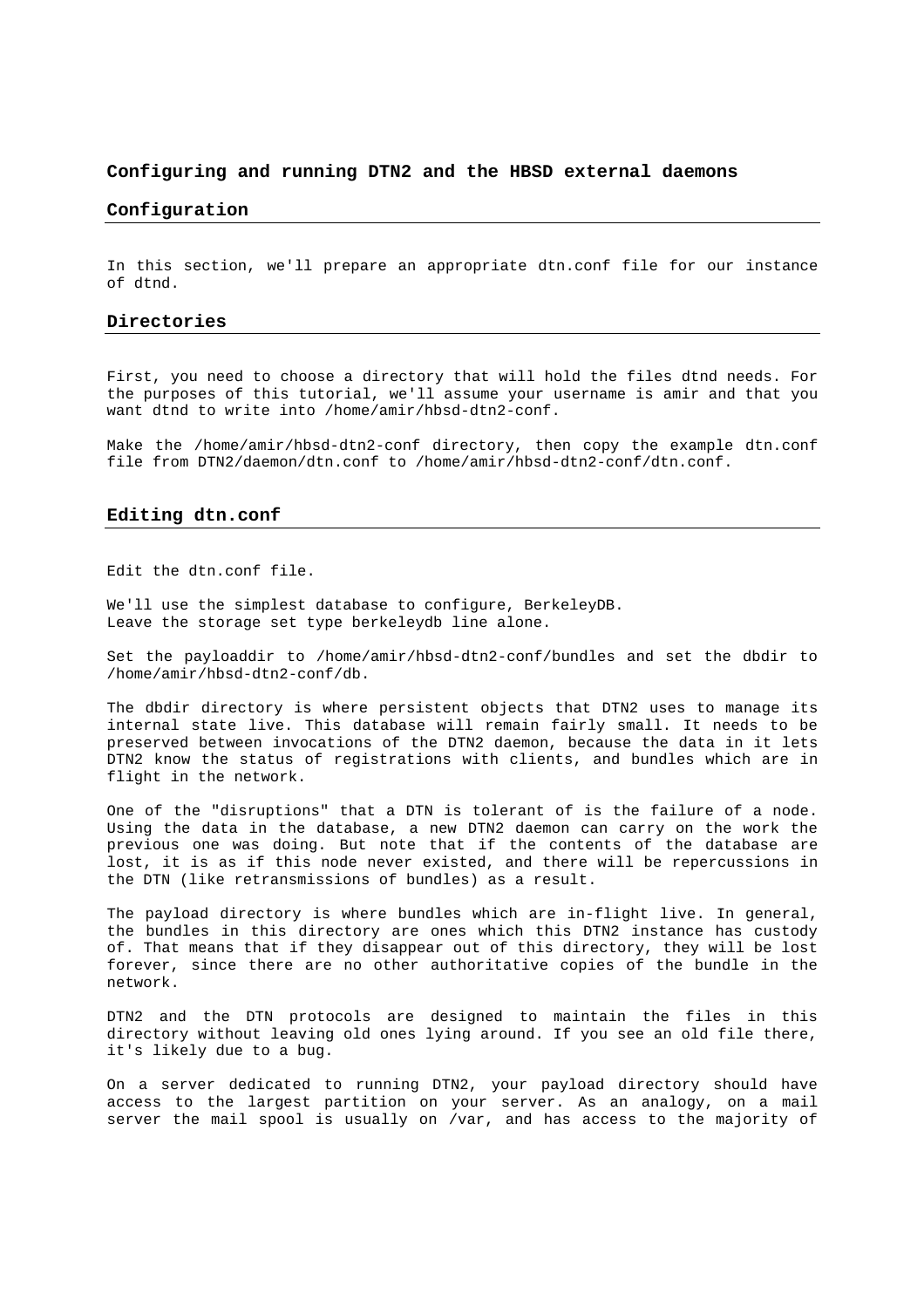the extra disk space on a machine. The same should be true for the payload directory.

#### **Router EID:**

You don't need to make any changes in the local eid, but scroll down and take a look at it anyway. In the defualt configuration, it looks like this: route local\_eid "dtn://[info hostname].dtn". Note the square brackets. To understand what's happening here, you need to know that this configuration file is not simply a file of settings for dtnd, but an actual TCL script.

It is interpreted by the TCL interpreter that is built in to dtnd. In TCL, square brackets mean "interpret this first, and replace the brackets with the result". So before dtnd sees a route local\_eid ... command, TCL processes the info hostname command. As you might be able to guess by now, the entire line results in the local\_eid being set to a custom string based on your hostname.

This is the only place in this particular configuration file where we will use TCL features like the square brackets. However, you should remember that all the power of TCL is available to you as you write your own configuration files, should you desire it. For an example of this, see the example showing how to rotate logs from within dtnd.

So the local EID is set, but what is it? From the Architecture section, you should recall that nodes in the DTN are identified by EIDs. The local EID is simply the way our DTN node will refer to itself. Without this setting, it would not recognize bundles intended for it, and might just pass them on ad infinitum! People who have configured Internet email systems like Postfix or Sendmail might recognize this setting, as mail routers need to know their own name for the same reason.

And EID is a string that is used throughout the DTN to identify an endpoint. That leaves you considerable latitude on how to set it. We recommend for now that you set it according to the machine name where the DTN node is running, as the example does.

At this time, one dtnd can have only one local EID. This limitation might disappear in future versions if it proves to be a problem.

#### **Interfaces:**

Take a look at the interface add commands a few lines down. The command interface add tcp0 tcp adds a TCP convergence layer named tcp0 to the server. This means that the daemon will start listening on port 4556 for incoming connections from other servers in the DTN.

Usually DTN nodes that are communicating via TCP listen on port 4556, based on the IANA port assignment. If you have another application on the same server listening on port 4556, you'll need to choose a different port for your dtnd to use.

The interface add command can take convergence layer specific arguments to customize the behavior of the interface. For the purposes of this tutorial, we will be using the defaults. For more information on these arguments see the reference pages on the various convergence layers.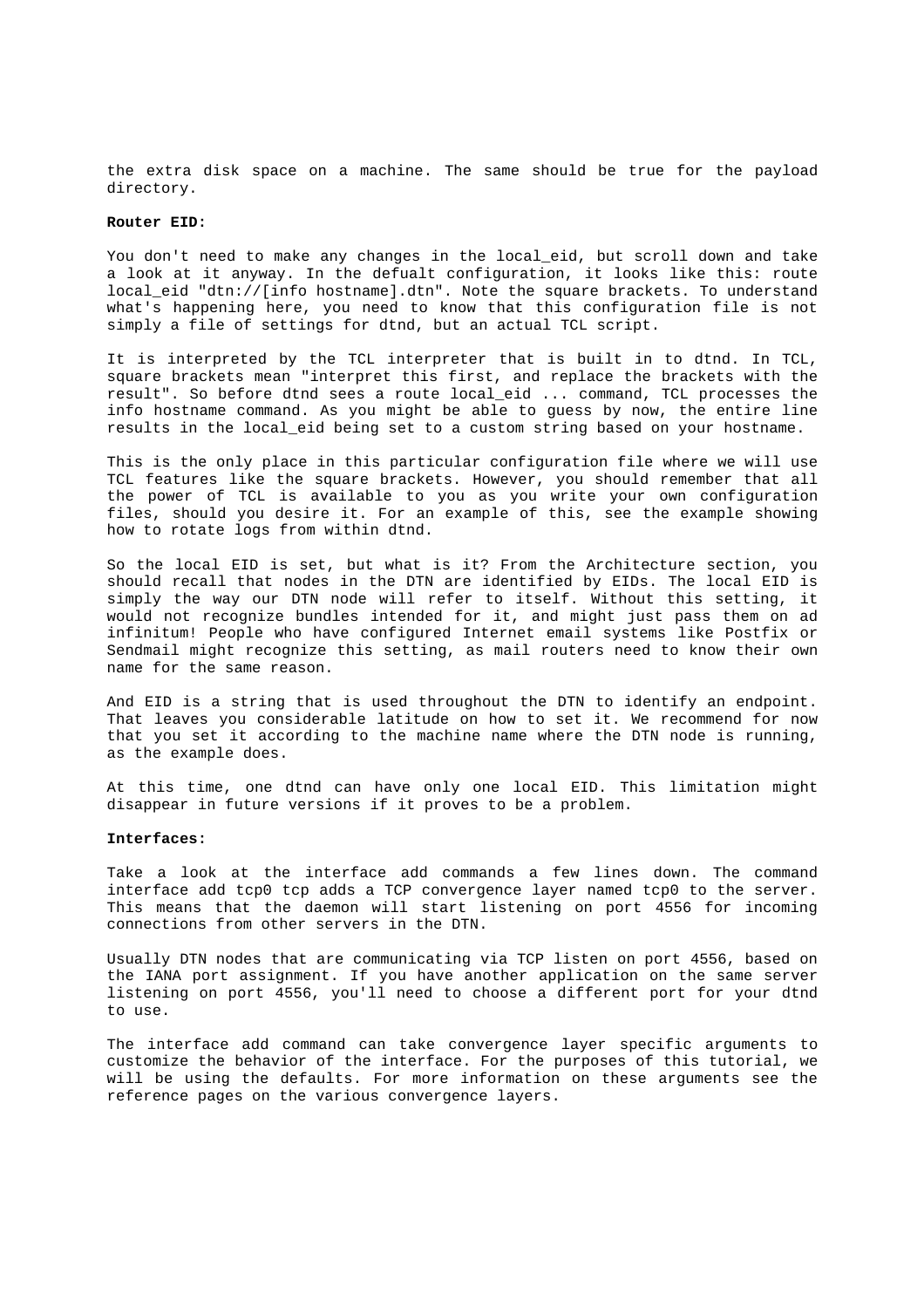In some security contexts, and with some virtual interface configurations, it is desirable to have dtnd listen only on a certain interface, for instance "listen to internal connections only". You can do this by adding local addr=desired-ip to the end of the interface add command. The default local\_addr is 0.0.0.0, meaning "listen on all interfaces". For this tutorial, we will allow dtnd to listen on all interfaces, so leave the interface add command as it is.

Note that we are adding an interface of type TCP. There are other ways that DTN nodes can communicate, including via UDP, raw ethernet frames, and across a filesystem (where some external activity, like a messenger with a USB keychain drive, is responsible for moving the files). A server that is using multiple convergence layers has other interface add lines in the configuration file.

In fact, below the interface add line for the TCP convergence layer is one for the UDP covergence layer. Because we are setting up a standalone server in this tutorial, neither udp0 nor tcp0 will end up getting used to move bundles at this point.

#### **Links and Routes:**

HBSD requires that the DTN2 configuration file include the following line:

param set early\_deletion false

If this option is not set then DTN2 may delete bundles after they have been initially sent, preventing HBSD external router from replicating bundles.

You also need to make certain that DTN2 is configured to use an external router:

route set type external

HBSD also assumes that DTN2 is configured to open and close links as nodes come in and out of contact.

This may include using a discovery protocol.

# **Initializing the DTN2 Database**

Before dtnd can use the database to keep track of runtime state, it needs to initialize it. This is a simple matter of starting the daemon once with the --init-db argument. You'll also want to give it the location of the configuration file, so that dtnd can find the correct database directory. Put that together and you have:

\$ ./daemon/dtnd -c /home/amir/hbsd-dtn2-conf/dtn.conf --init-db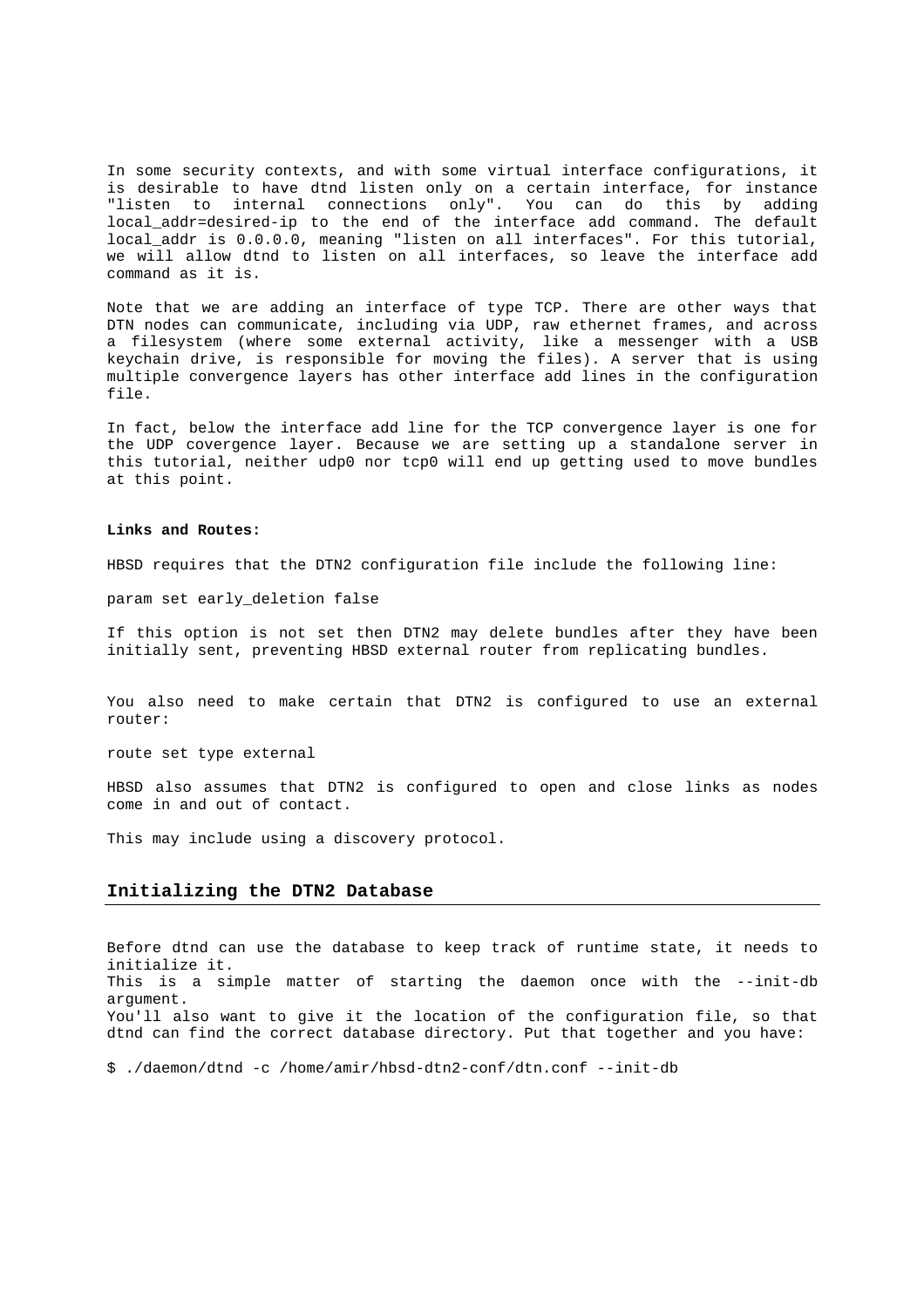#### **Running the DTN2 Daemon**

For now, you start dtnd from the commandline, like any other Unix command. By default, the TCL interpreter takes input from standard in, so you will need to leave it running in the foreground. While you are learning the ins and outs of dtnd, it is best to run it this way, so that you can interact with it. Use the -c argument to tell it where to find the configuration file. For information on other arguments you can give dtnd, see the dtnd man page.

Once you start dtnd with a command like DTN2/daemon/dtnd -c /home/amir/hbsddtn2-conf/dtn.conf, it will put out some messages, then give you the dtn% prompt. This means the server is up and running, awaiting commands from you. Things you type at the prompt are interpreted by the same TCL interpreter that just parsed the configuration file. In a way, you can consider the configuration file a list of commands that will be issued for you each time you start the server.

Here's an example of starting up the server:

\$ daemon/dtnd -c /home/amir/hbsd-dtn2-conf/dtn.conf

You get a bit more info if you start up with the '-l info argument':

Use the online help system to learn what you can do from here. Type help. For help on a specific command, type help command.

# **Detailed DTN2 configuration file:**

# dtn.conf

log /dtnd info "dtnd parsing configuration..."

######################################## # Daemon Console Configuration ########################################

# console set addr <port> # console set port <port> # Settings for the socket based console protocol. # (this interprets user commands)

console set addr 127.0.0.1 console set port 5050

# console set prompt <prompt> # Set the prompt string. Helps if running multiple dtnd's

set shorthostname [lindex [split [info hostname] .] 0]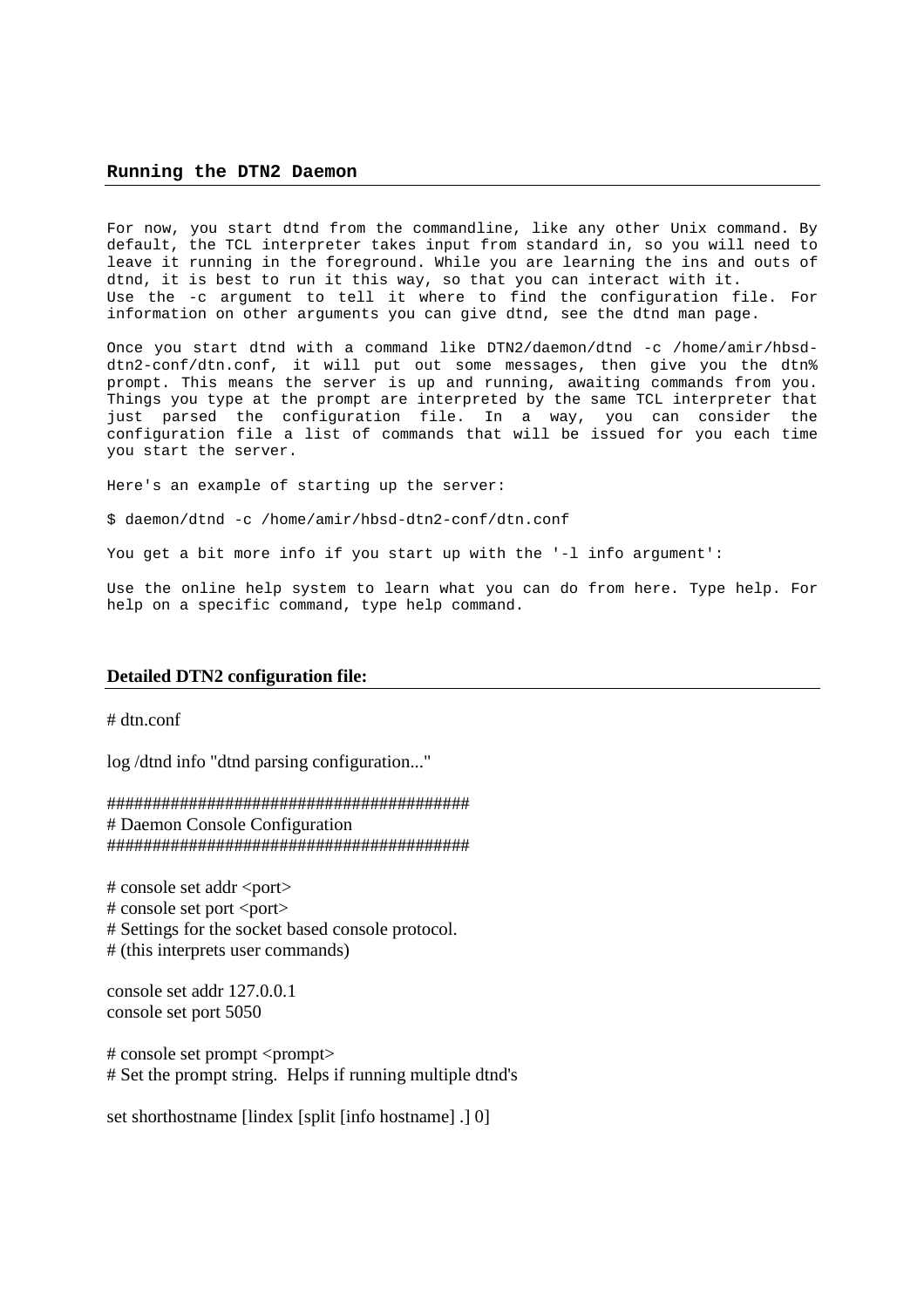console set prompt "\$shorthostname dtn% "

######################################## # Storage Configuration ########################################

# storage set type [ berkeleydb | external | memorydb ] # Set the storage system to be used

storage set type berkeleydb

# the following are for use with external data stores # # The server port to connect to (on localhost) # Note that 62345 has no special significance -- chosen randomly

```
storage set server_port 62345
```
# The external data store schema location, which can be # found by default in dtn2/oasys/storage/DS.xsd.

```
storage set schema /home/amir/hbsd-dtn2-conf/DS.xsd
```
# Do a runtime check for the standard locations for the persistent # storage directory

```
set dbdir "/home/amir/hbsd-dtn2-conf" 
foreach dir {/var/dtn /var/tmp/dtn} { 
   if {[file isdirectory $dir]} { 
      set dbdir $dir 
      break 
   } 
} 
if \{\$dbdir == ""\} puts stderr "Must create /var/dtn or /var/tmp/dtn storage directory" 
   exit 1 
}
```
# storage set payloaddir <dir> # Set the directory to be used for bundle payload files

```
storage set payloaddir $dbdir/bundles
```

```
# storage set dbname <db> 
# Set the database name (appended with .db as the filename in berkeley
```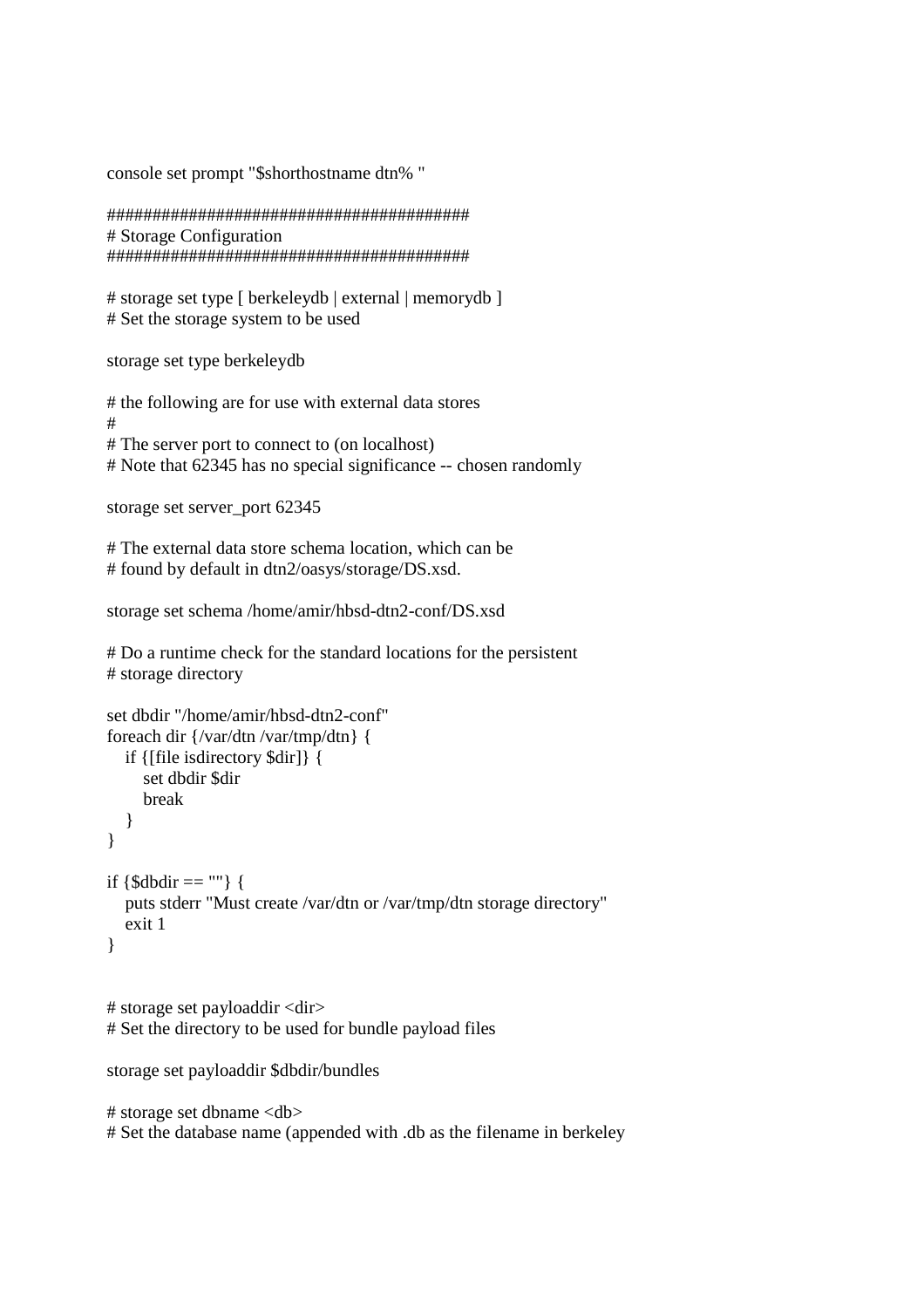# db, used as-is for SQL variants #

storage set dbname DTN

 $#$  storage set dbdir  $\langle \text{dir} \rangle$ # When using berkeley db, set the directory to be used for the # database files and the name of the files and error log.

storage set dbdir \$dbdir/db

######################################## # Routing configuration ########################################

# Set the algorithm used for dtn routing. # route set type [static | flood | neighborhood | linkstate | external]

route set type external

# route local eid <eid>

# Set the local administrative id of this node. The default just uses # the internet hostname plus the appended string ".dtn" to make it # clear that the hostname isn't really used for DNS lookups.

route local\_eid "dtn://[info hostname].dtn" # # External router specific options # route set server\_port 8001 route set hello\_interval 10 route set schema "/home/amir/HBSD\_DTN2/Config/router.xsd"

######################################## # TCP convergence layer configuration ########################################

# interface add [name] [CL]

# Add an input interface to listen on addr:port for incoming bundles

# from other tcp / udp convergence layers

#

# For IP-based interfaces, interfaces listen on INADDR\_ANY port 4556 # by default. These can be overridden by using the local\_addr and/or # local\_port arguments.

interface add tcp0 tcp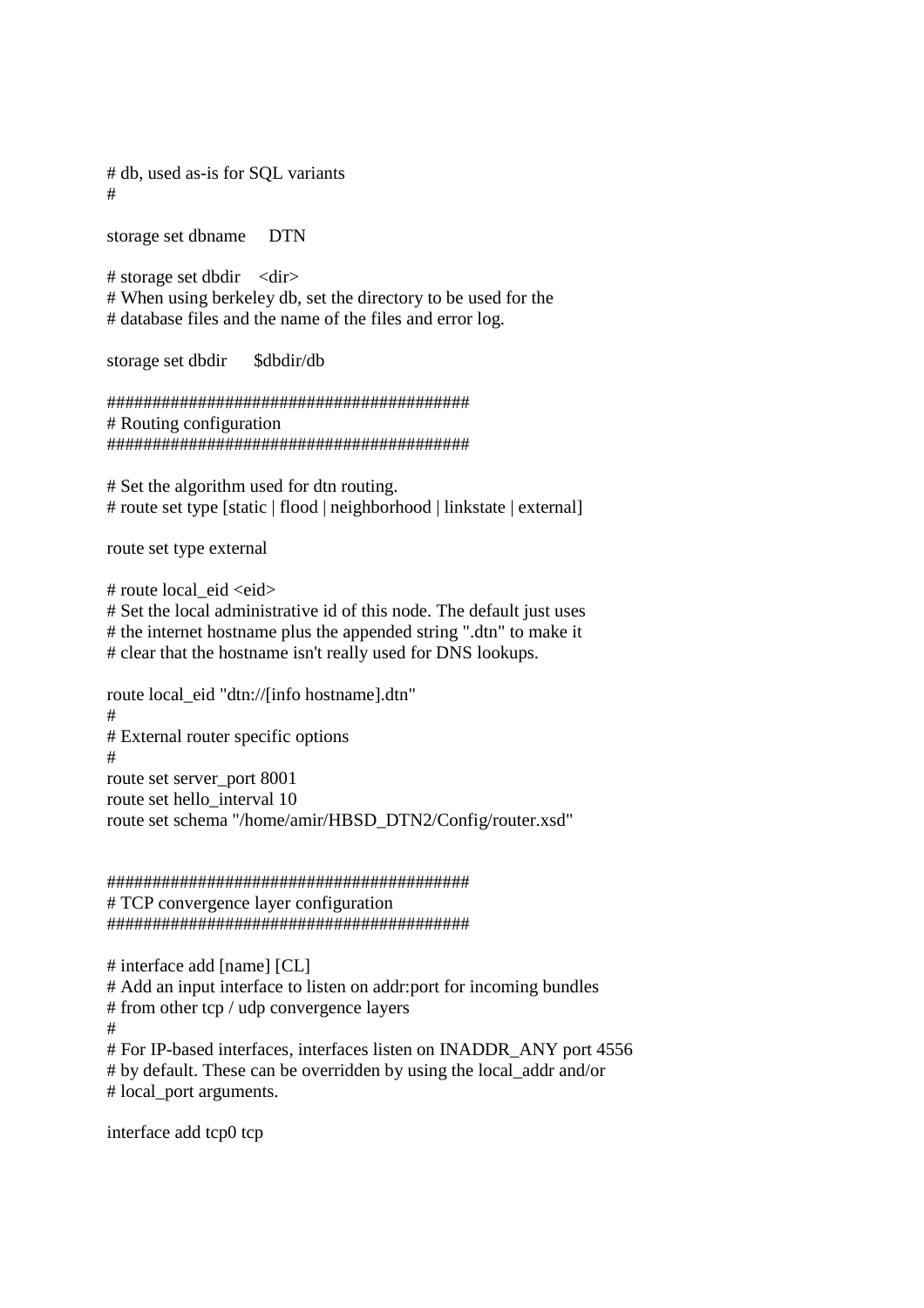interface add udp0 udp

# link add <name> <nexthop> <type> <clayer> <args...> # Add a link to a peer node. # For IP-based links (tcp or udp), the nexthop should contain a DNS # hostname or IP address, followed optionally by a : and a port. If # the port is not specified, the default of 4556 is used. # # e.g. link add link1 dtn.dtnrg.org ONDEMAND tcp link add link2 dtn2.dtnrg.org:10000 ONDEMAND tcp

# route add <dest> <link|peer> # Add a route to the given bundle endpoint id pattern <dest> using the # specified link name or peer endpoint. # e.g. route add dtn://host.domain/\* tcp0

######################################## # Service discovery ########################################

# discovery add <name> <af> <opts...> # discovery announce <cl\_name> <discovery\_name> <cl\_type> <opts...>

# Add a local neighborhood discovery module

discovery add discovery\_bonjour2 ip port=4557 discovery announce announce-tcp0 discovery bonjour2 tcp interval=5

# e.g. discovery add discovery\_bonjour bonjour

######################################## # Parameter Tuning ########################################

#

# Set the size threshold for the daemon so any bundles smaller than this # size maintain a shadow copy in memory to minimize disk accesses. # # param set payload\_mem\_threshold 16384

#

# Test option to keep all bundle files in the filesystem, even after the # bundle is no longer present at the daemon. #

# param set payload\_test\_no\_remove true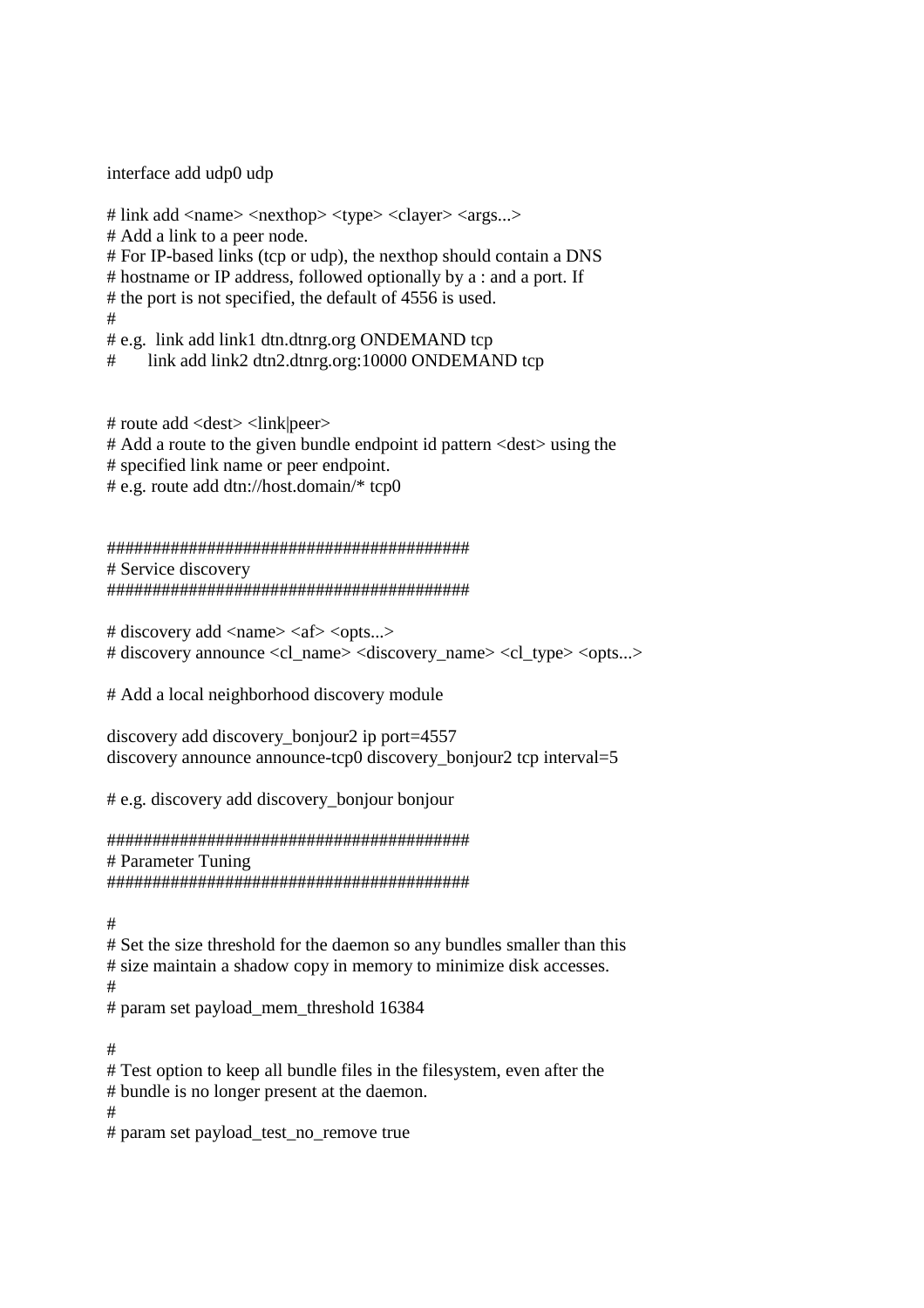# Set the size for which the tcp convergence layer sends partial reception # acknowledgements. Used with reactive fragmentation # # param set tcpcl\_partial\_ack\_len 4096

# Set if bundles are automatically deleted after transmission

param set early\_deletion false

# (others exist but are not fully represented here)

log /dtnd info "dtnd configuration parsing complete"

## emacs settings to use tcl-mode by default ## Local Variables: \*\*\* ## mode:tcl \*\*\* ## End: \*\*\*

# **Detailed HBSD External router configuration file:**

# Example HBSD configuration file. # Author: Amir Krifa # Email: krifa.amir@gmail.com

# To define this external router's endpoint, which is typically used to # receive control messages from peer instances of the router. An example # is meta data exchanged between the routers. DTN special-cases endpoints # that begin with "ext.rtr/". routerEndpoint=ext.rtr/HBSD

# Defines the multicast group the HBSD router is to join for communicating # with the DTN daemon. multicastGroup=224.0.0.2

# Defines the multicast port used by the DTN daemon. multicastPort=8001

# The DTN daemon, dtnd, listens for messages from HBSD on a multicast # socket. When HBSD sends requests to dtnd it does not want other # DTN daemons or instances of HBSD on other systems to receive the # multicast packets; the scope should be limited to the local host. # This should be accomplished by setting the TTL for the socket to 0, # but this doesn't always seem to work. Another approach is to use a # datagram socket bound to the loopback interface. This doesn't work # on other systems. The following defines which behavior to use. If

#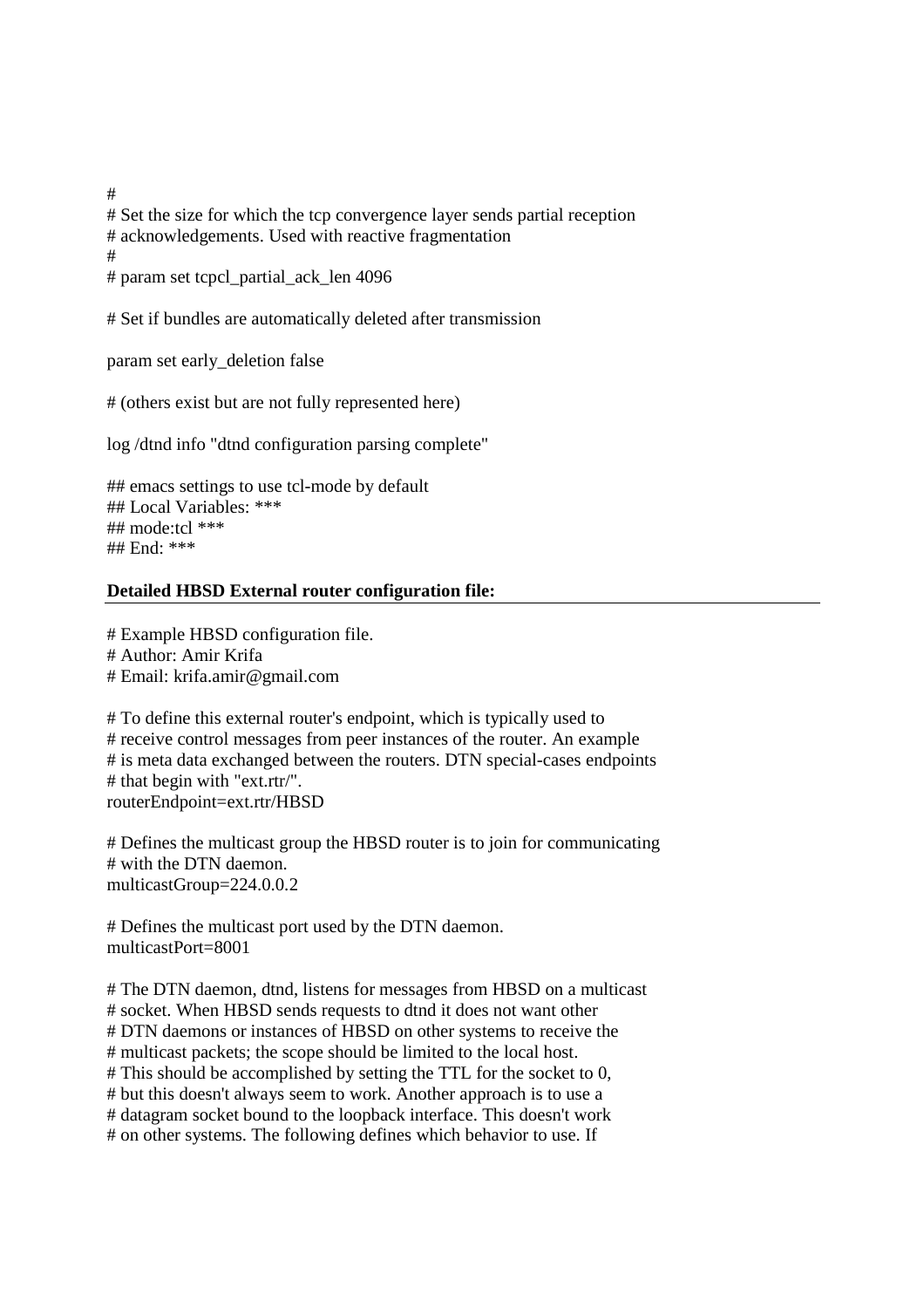# set to true use a multicast source socket with a TTL of 0, otherwise # use a source datagram socket bound to the loopback address. multicastSends=false

# Address to bind to if multicastSends=false. loopbackAddress=127.0.0.1

# File containing the XML schema definition for the messages exchanged # with the DTN daemon. The command line takes precendence. # Please consider putting an absolute path xmlSchema=/user/akrifa/home/HBSD\_DTN2/Config/router.xsd

# If set to false then the XML received from the daemon is not validated # against the schema. xmlValidate=true

# Allows for a user-specified logging class. The default is Console\_Logging, loggingClass=Console\_Logging

# Logging configuration file. The format of the file is defined by the # logging class being used. The command line takes precedence. # Please consider putting an absolute path logConfiguration=/user/akrifa/home/HBSD\_DTN2/Log/LogFile

# Allows the logging level to be specified here rather than the command # line. The command line takes precedence. If a logging level is not # specified then the default is defined by the logger. logLevel=6

# By default HBSD terminates when dtnd indicates that it is shutting # down. Set the following to false to override the behavior. terminateWithDTN=true

# Initial capacity of the map of all bundles on the system. bundlesActiveCapacity=384

# Initial capacity of the map of all links. linksHashCapacity=16

# Initial capacity of the map of all nodes. nodesHashCapacity=32

# # HBSD\_Policy specific configuration parameters. #

# Says whether to enable or disable the HBSD statistics based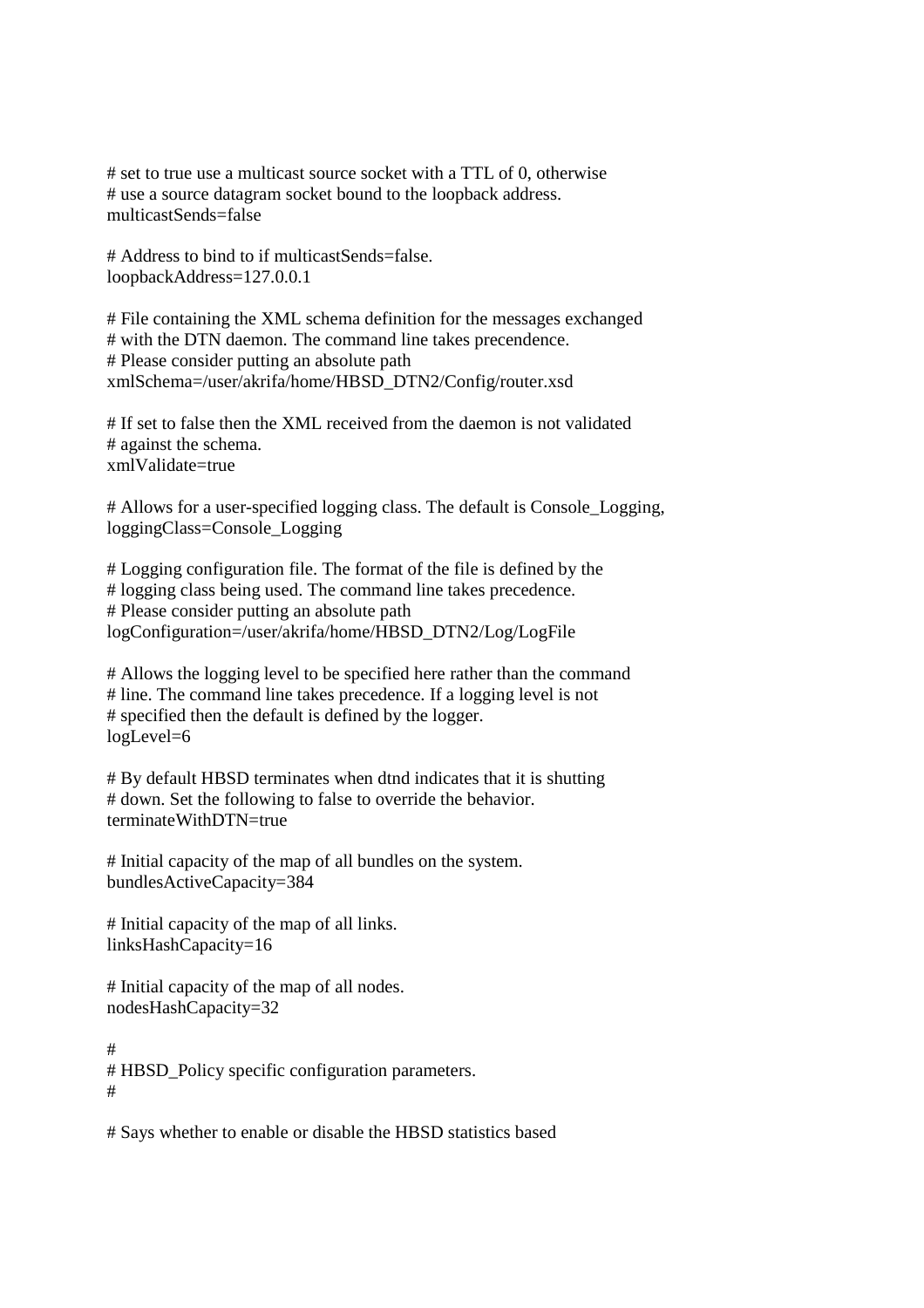# optimization or to just run the epidemic routing protocol enableHbsdOptimization=false

# Selection of the optimization problem

# 0 means that the HBSD policy will try to manage both the buffer and links congestion in order to maximize the network average delivery rate.

# 1 means that the HBSD policy will try to manage both the buffer and links congestion in order to minimize the network average delivery delay.

hbsdOptimizePerformance=0

# The approximated number of nodes in the Network numberOfNodesWithinTheNetwork=20

# If set to true then the HBSD policy will use the online approximated number of nodes instead of the user provided one (numberNodes above) useOnlineAproximatedNumberOfNodes=true

# The bin size. Could be approximated by the average nodes meeting time binSize=100

# The length of the Bins table. Should be equal to the messages TTL (total time to live) devided by binSize # Here we are supposing that all the generated messages have the same TTL value. numberOfBins=360

# The maximum capacity of the MUM buffer, the one holding the message under monitoring. mumBufferCapacity=50

# The maximum capacity of the MCH buffer, the one holding the message with complete history. (Note: keep this buffer infinite if you are sure that # your network will maintain the same behaviour during time otherwise choose the correct capacity in order to track the network dinamicity. mchBufferCapacity=1000

# Specifies either to use the binSize as an expected average meeting time or to calculate online the average meeting time between nodes. Note

# that you should figure out an approximation of your network average meeting time in order to correctly trak the dinamicity of the network

# through the binSize

useBinSizeAsAvgMeetingTime=true

# Specifies wether to enable the MeDeHa interface or not enableMeDeHaInterface=true